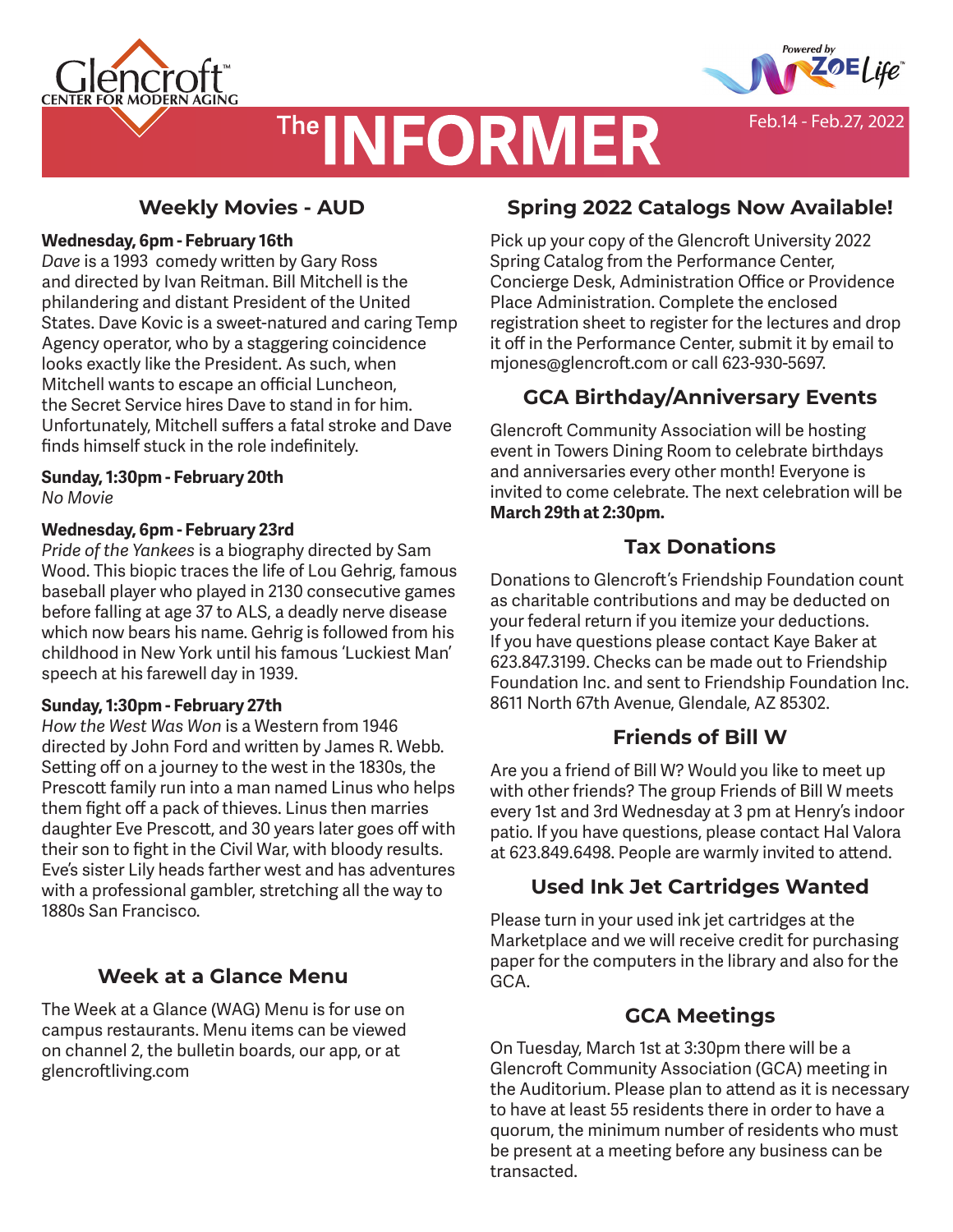## **Friday Night Event**

Join us in the Auditorium February 18h to be entertained by the talents of The Cimarron Sidekicks! On February 25th, the entertainment will by Red Rock Crossing Both nights start time is 6pm.

## **Pennsylvania Keystone Club**

Club meetings on 2nd Mondays in the Crossings Lounge at 2:30 p.m. have been moved to 2nd Thursdays at 10 A.M. Starting on March 10th. There will be a meeting in the Copper Club on the 14th of February.

## **Ceramics**

Ceramics is back! They meet every Wednesday from 9-11 A.M. and every 2nd Thursday 12-3 P.M.

## **St. Patty's Bingo Bash**

On the 17th of March come join us in the Auditorium for the illustrious event known as Bingo! Tickets will be required at the door.

## **Activity Center**

The Activity Center Volunteer Desk is open from 9 a.m. to 2 P.M. Monday-Friday.

The Golden Gophers Minnesota Group. If you are interested in joining a new group for people who ever lived in Minnesota and want to share your experiences please come down and sign up in the Activity Center!

Bunco has been moved back to the Activity Center

Activities Help Desk at Henry's is temporarily closed. Please contact Tiffany Foss at 623-847-3081 if you have any questions.

## **BMO Harris**

Due to issues with phone lines, the BMO bank on campus will be closed until further notice.

## **Free Covid Testing**

Monday - Friday from 11 A.M. to 1 P.M. in the administration building. Must bring I.D. and insurance card. If you have any questions please call ext. 3119.

## **Coffee & Donuts**

If you're feeling snackish and in need of caffeine stop by the Bistro for your free cup and donut every Sunday between 7am-9am. The Copper Club will also be offering free coffee and a Danish Monday-Friday 7 a.m. - 8 a.m. So come on down and watch your favorite morning show or enjoy the newspaper.



# February14 - February 27

| William Bleeker         | 14 | <b>Wallace Wahlberg</b>  | 23 |
|-------------------------|----|--------------------------|----|
| <b>Elizabeth Pluhar</b> | 15 | <b>Elwin Anson</b>       | 23 |
| Donna McClellan         | 16 | Barbara Amundson         | 24 |
| <b>Jack Minton</b>      | 17 | <b>Bonnie Jones</b>      | 24 |
| <b>Russel Betz</b>      | 18 | <b>Beverly O'Connell</b> | 25 |
| <b>Mary Dorsey</b>      | 18 | Dorothy Miner            | 26 |
| Nelda Kent              | 20 | <b>Brent Stahnke</b>     | 27 |
| Carol Bingham           | 20 |                          |    |
| <b>Beatrice Siegel</b>  | 22 |                          |    |
| George Karrels          | 22 |                          |    |
| <b>Thomas Grode</b>     | 23 |                          |    |
|                         |    |                          |    |

**The FRC (Friendship Retirement Community) Board of Directors are looking for a Glencroft resident to be a member of the board.** 

**If interested you may pick up an application packet at the Concierge starting February 14th**

**Completed applications must be returned to the Concierge by March 4th**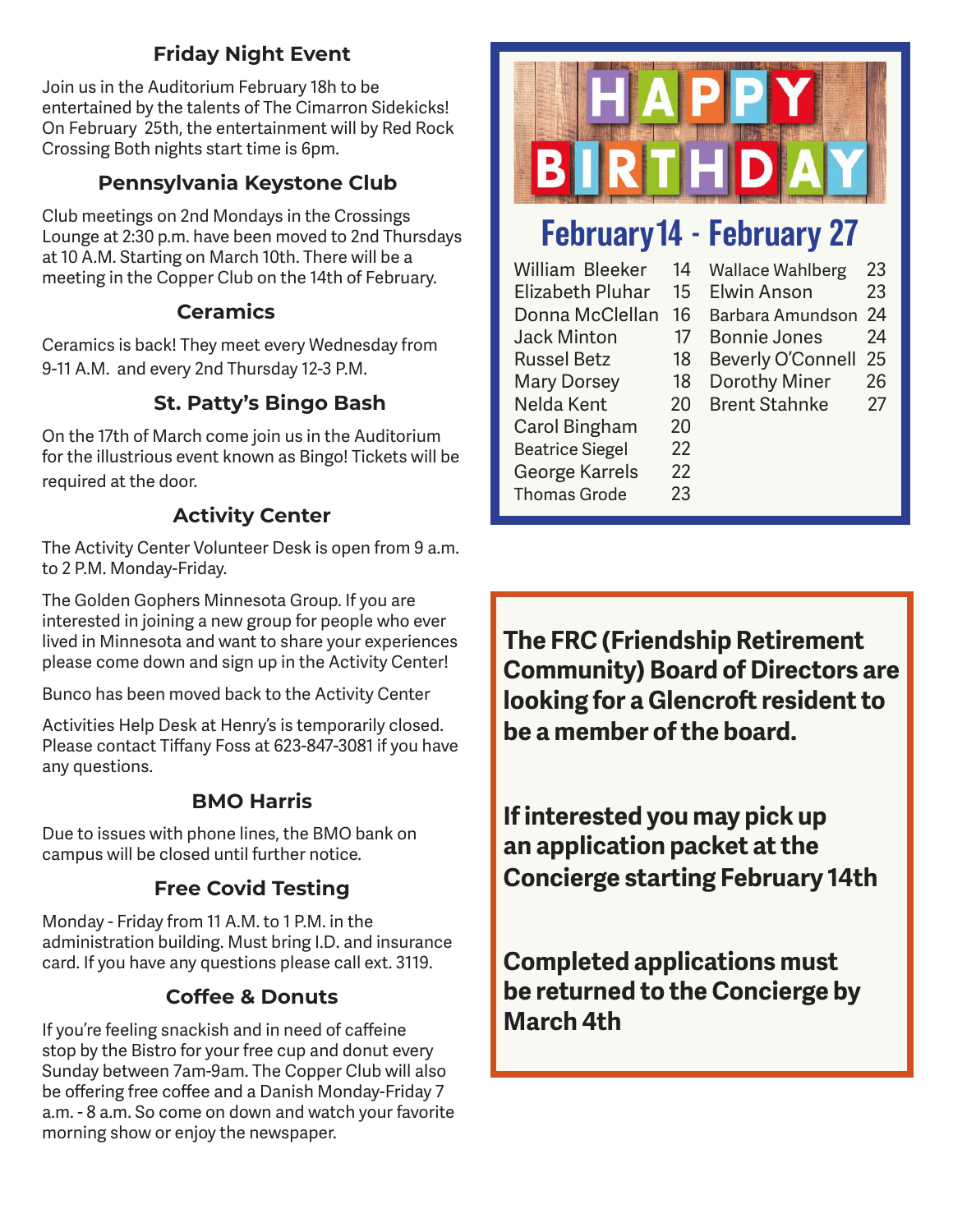*PLEASE NOTE THAT ALL ITEMS ARE SUBJECT TO CHANGE. Information, news and updates are available on GTV Channels 2 and 4.*



am-8pm Swimming Pool: IP am Zoe Fitness: GTV4 am Women's Water Exercise: IP am-3pm Performance Center pm Arthritic Women's Water Exercise: IP pm Scrabble: CL 1:15pm Bunco: HP pm ZoeFlow: GTV4 pm Women's Water Exercise: IP pm Dominoes: T2SL

am-8pm Swimming Pool: IP am Yoga: GTV4 am Women's Water Exercise: IP am-3pm Performance Center am-12pm SIP/PIP Swimming: IP Jan.11: 10-11am Alterations: H pm Hand & Foot: HP pm Bridge: CL pm Fit & Fab Exercise: GTV4 pm Dominoes: CL

# **MONDAY TUESDAY WEDNESDAY**

am-8pm Swimming Pool: IP am Just Dance: GTV4 am Women's Water Exercise: IP am-3pm Performance Center 10AM-12pm Ceramics: CR pm Arthritic Women's Water Exercise: IP pm Five Crowns: HP pm Zoe Fitness: GTV4 Feb.16: 6pm Movie - *Dave* :AUD Feb.23: 6pm Movie - *Pride of The Yankees*: AUD

# **THURSDAY FRIDAY**

am-8pm Swimming Pool: IP am ZoeFlow: GTV4 am Women's Water Exercise: IP am-3pm Performance Center pm Mat Makers: CL pm Yoga: GTV4 pm Women's Water Exercise: IP pm Dominoes: CL

am-8pm Swimming Pool: IP am Fit & Fab Exercise: GTV4 am Women's Water Exercise: IP am-3pm Performance Center 8:30-10:30am Wood Carvers: CR am Evan Oswald's Writing Group: CL pm Arthritic Women's Water Exercise: IP pm Ascent Audiology: WC pm Hand and Foot: HP pm Just Dance: GTV4 Feb.4: 6pmThe Cimarron Sidekicks: AUD

Feb.11: 6pm Red Rock Crossing: AUD

# **SATURDAY**

am-8pm Swimming Pool: IP am Zoe Fitness: GTV4 8-10am Wii Bowling: CL am-12pm Ping Pong: MC am-12pm Performance Center pm Mah-Jongg: HP pm ZoeFlow: GTV4 pm CoF Worship Service: GTV4

# **SUNDAY**

am-8pm Swimming Pool: IP am Fit & Fab Exercise: GTV4 am Catholic Service: T2SL am Community of Faith Worship Service: AUD & GTV4 Feb.20: 1:30 pm Movie - *No Movie* AUD Feb.27: 1:30pm Movie - *How The West was Won*: AUD pm Just Dance: GTV4 pm CoF Worship Service: GTV4